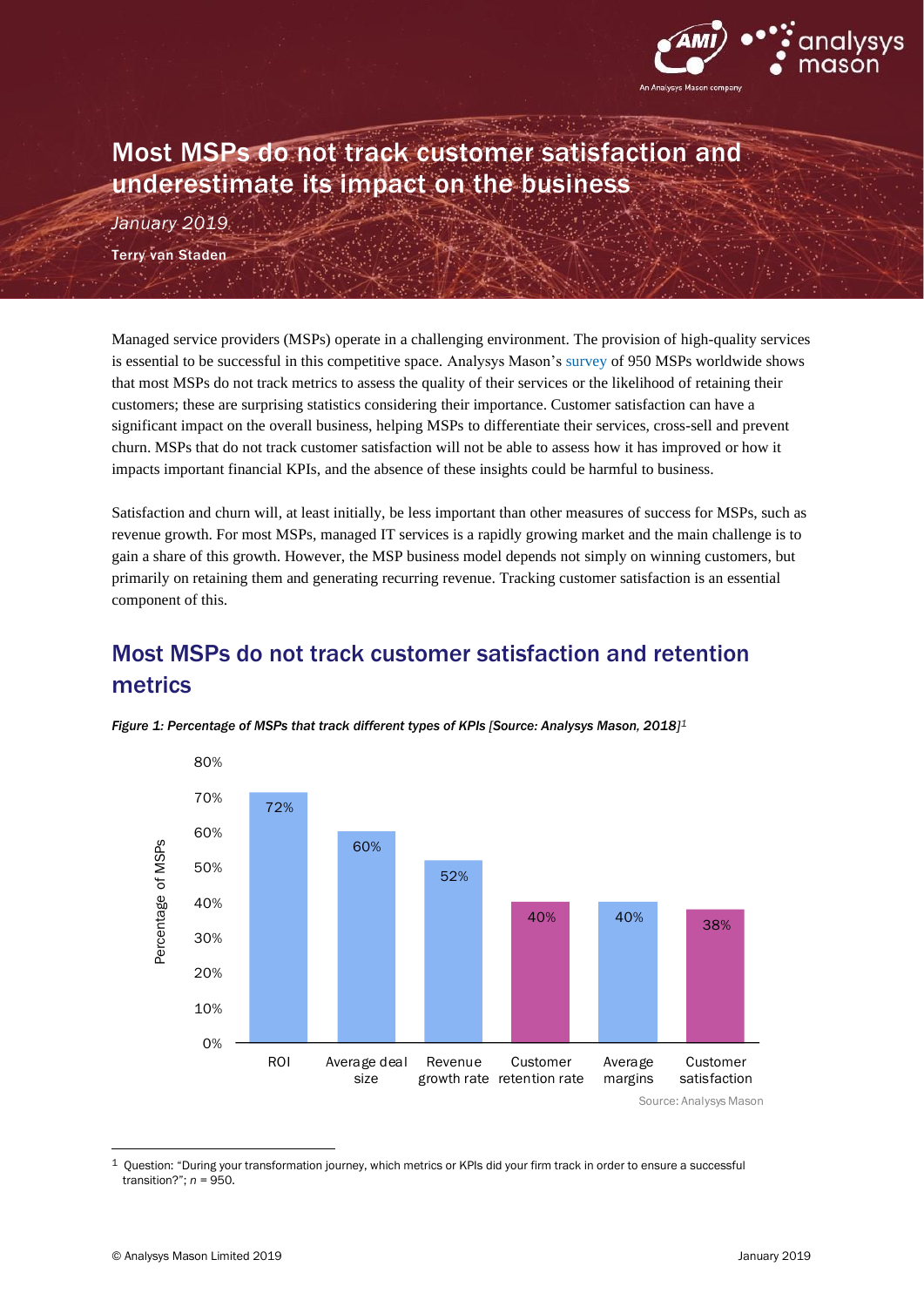Figure 1 shows that only 38% of MSPs track customer satisfaction; far fewer MSPs track this than other simple measures such as average deal size. This suggests that MSPs do not understand, or do not have the means for understanding, the significance of customer satisfaction and how it affects the rest of the business. We know from our [related business services](http://www.analysysmason.com/Research/Content/Comments/Enterprise-survey-satisfaction-RDMZ0-REN01-REN02/) research that customer satisfaction has a substantial impact on churn and cross-selling potential. Our data supports the common-sense assumption that satisfied customers are far less likely to churn and more likely to purchase additional services than those that are unsatisfied.

The latter is a particularly important point for MSPs. Our [MSP survey](http://www.analysysmason.com/Research/Content/Short-reports/msp-business-practices-ren03/) also highlighted that bundling and crossselling services is a core driver of revenue growth. MSPs that do not track, let alone succeed in improving, customer satisfaction may find it considerably harder to sell more services to their customers, which has negative implications for the growth of the business.

## The process of tracking customer satisfaction correlates with higher customer retention rates

*Figure 2: Average renewal rate of contracts for MSPs that do and do not track customer satisfaction metrics [Source: Analysys Mason, 2018]<sup>2</sup>*



Figure 2 shows that MSPs that track customer satisfaction have a renewal rate that is 12 percentage points higher than MSPs that do not track customer satisfaction, which indicates that the process alone of tracking this metric is correlated with lower churn rates. Renewal rates are likely to be even higher for the MSPs that actually achieve high customer satisfaction scores. It is not the tracking itself that makes any impact – it is the fact that

<sup>2</sup> Question: "How frequently do customers renew their subscriptions to the managed IT services your company sells?"; *n =* 950.